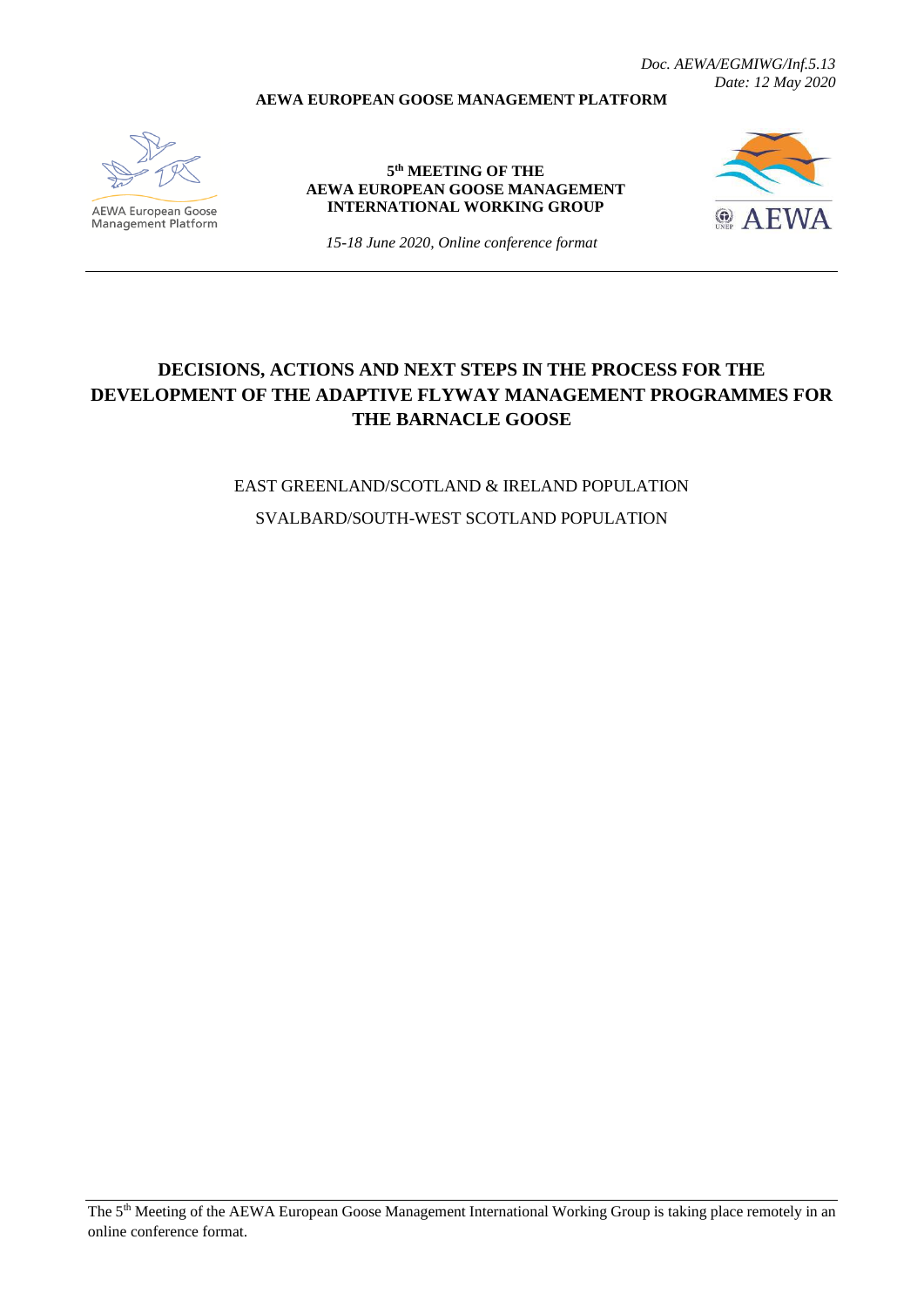#### **AEWA EUROPEAN GOOSE MANAGEMENT PLATFORM**



**AEWA European Goose Management Platform**  **MEETING ON THE BARNACLE GOOSE ADAPTIVE FLYWAY MANAGEMENT PROGRAMMES DEVELOPMENT PROCESS**



*1 October 2019, Reykjavík, Iceland*

## **DECISIONS, ACTIONS AND NEXT STEPS IN THE PROCESS FOR THE DEVELOPMENT OF THE ADAPTIVE FLYWAY MANAGEMENT PROGRAMMES FOR THE BARNACLE GOOSE**

# EAST GREENLAND/SCOTLAND & IRELAND POPULATION SVALBARD/SOUTH-WEST SCOTLAND POPULATION

#### **Agreed Steps for the Development of the AFMPs**

The development of the AFMPs requires a number of steps that are highly dependent on the availability of funding, human resources and time, to provide a transparent management process that is informed by robust science.

Table 1 outlines the decisions and actions that are required in the process and that have been agreed by the Range States at the Meeting of the Barnacle Goose Adaptive Flyway Management Development Process which took place in Reykjavik, Iceland on 1 October 2019.

The data requirements identified to ensure the timely delivery of each step in the process for the development of the AFMP for the East Greenland/Scotland & Ireland population and the Svalbard/South-West Scotland population of the Barnacle Goose are described in Table 2.

Range States of the East Greenland/Scotland & Ireland population and the Svalbard/South-West Scotland population of the Barnacle Goose are requested to carefully review and agree on the actions as well as associated costs and resources needed for the process and to communicate to the Secretariat if resources (in form of staff time, funding, expertise, etc.) can be provided.

It should be noted that only if all data and resource requirements are provided in due time, the AFMPs will be delivered by the agreed deadlines. Hence, we urge you to inform the Secretariat (eva.meyers@unep-aewa.org) of any commitments at the latest by the 25<sup>th</sup> of October.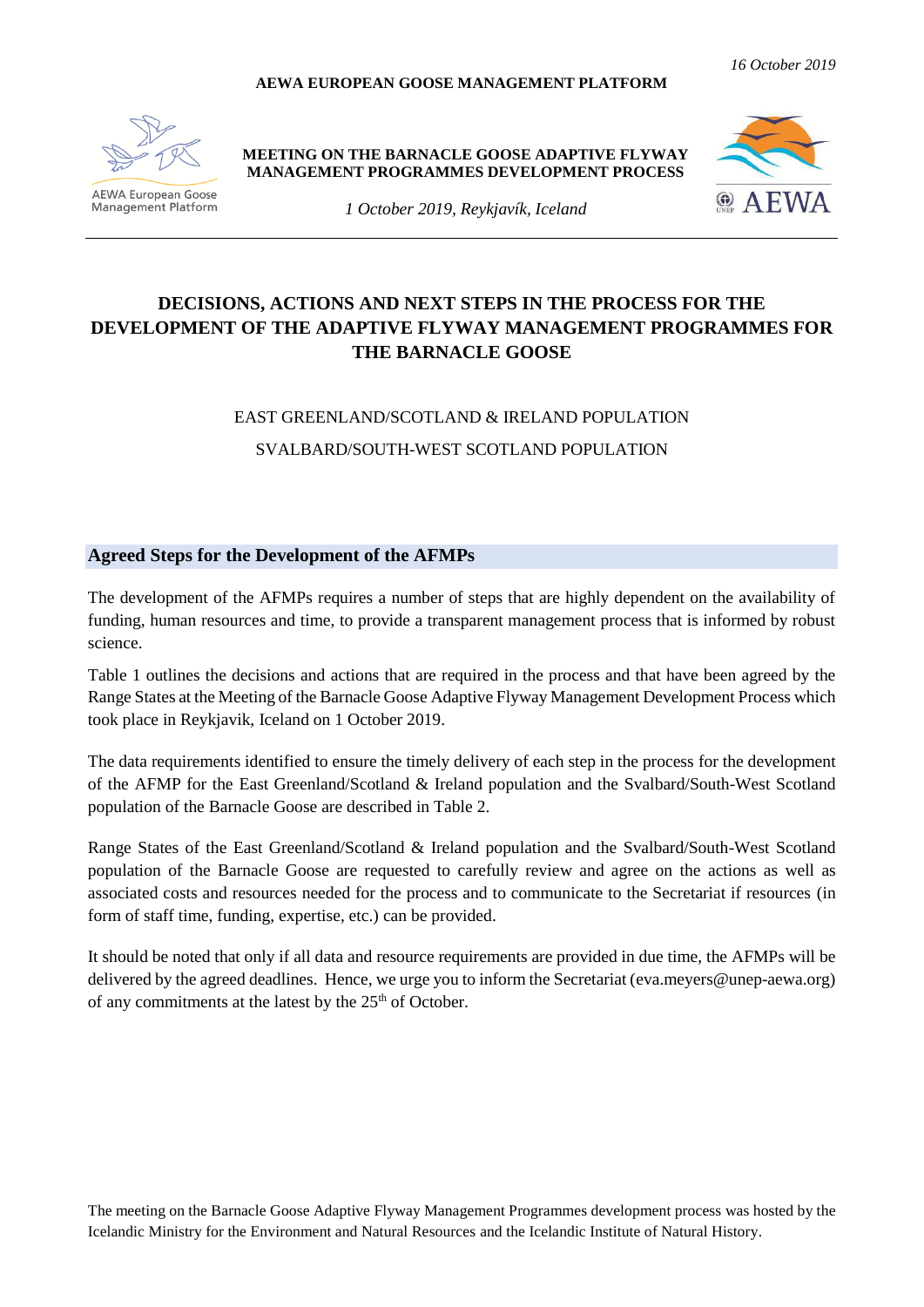*Table 1. Decisions and Actions agreed at the Range State meeting for the development of the Barnacle Goose AFMPs for the East Greenland/Scotland & Ireland population and the Svalbard/South-West Scotland population.*

| Decision / activity                 | <b>Responsibility</b>                                                                                                                            | <b>Decision/Action/Extra resources needed</b>                                                                                                                                                                                                                                        | <b>Timeframe</b><br>for<br>decision<br><b>or</b><br>funding to be provided                                                                                                           |
|-------------------------------------|--------------------------------------------------------------------------------------------------------------------------------------------------|--------------------------------------------------------------------------------------------------------------------------------------------------------------------------------------------------------------------------------------------------------------------------------------|--------------------------------------------------------------------------------------------------------------------------------------------------------------------------------------|
| <b>AFMPs process agreed</b>         | <b>Range States</b>                                                                                                                              | Decision:<br>Structure of AFMP agreed (identical to the<br>structure agreed for the Russia/Germany<br>& Netherlands population at EGM IWG4)                                                                                                                                          | Agreed at the meeting on 1 October                                                                                                                                                   |
| <b>AFMP</b> compilation             | <b>External Consultant</b>                                                                                                                       | Action:<br>Secretariat to provide a breakdown of<br>tasks and costs (see Annex 1 to this<br>document)                                                                                                                                                                                | AFMPs to be ready by:<br>E Greenland Population: June 2020<br>Svalbard Population: June 2021                                                                                         |
| <b>MUs</b> agreed                   | <b>Range States</b>                                                                                                                              | Decision:<br>Svalbard: 1 MU<br>E Greenland: 2 MUs (see Annex 3 to this<br>document for the implications of having 1<br>$MU$ vs having $2$ $MUs$ )<br>Action:<br>Range States to consider the implications<br>as described in Annex 3 and confirm their<br>decision on one vs two MUs | Svalbard<br>population<br>MU<br>delineation agreed at the meeting<br>on 1 October;<br>E<br>Greenland<br>population<br>MU<br>delineation to be decided by 25 <sup>th</sup><br>October |
| <b>FRVs</b> agreed                  | <b>Range States</b>                                                                                                                              | No extra resources needed (if accepted as<br>presented in the revised BG FRV<br>document circulated to the EGM IWG on<br>$7th$ October 2019)                                                                                                                                         | Spring 2020 (end of March)                                                                                                                                                           |
| <b>Collate data for Box 1</b>       | <b>EGMP</b> Data<br>Centre<br><b>Range States</b><br>(provide data &<br>funding)<br>International<br>Modelling<br>Consortium,<br>Agri Task Force | <b>Action:</b><br>Secretariat and Data Centre will circulate<br>a document outlining the predicted amount<br>of work and resources required.<br>(see Annex 2 to this document)                                                                                                       | Proposal circulated by 11 October<br>2019                                                                                                                                            |
| Development of<br>population models | <b>EGMP</b> Data<br>Centre                                                                                                                       | Action:<br>Secretariat and Data Centre will circulate<br>a document outlining the predicted amount<br>of work and resources required, as well as                                                                                                                                     | Proposal circulated by 11 October<br>2019                                                                                                                                            |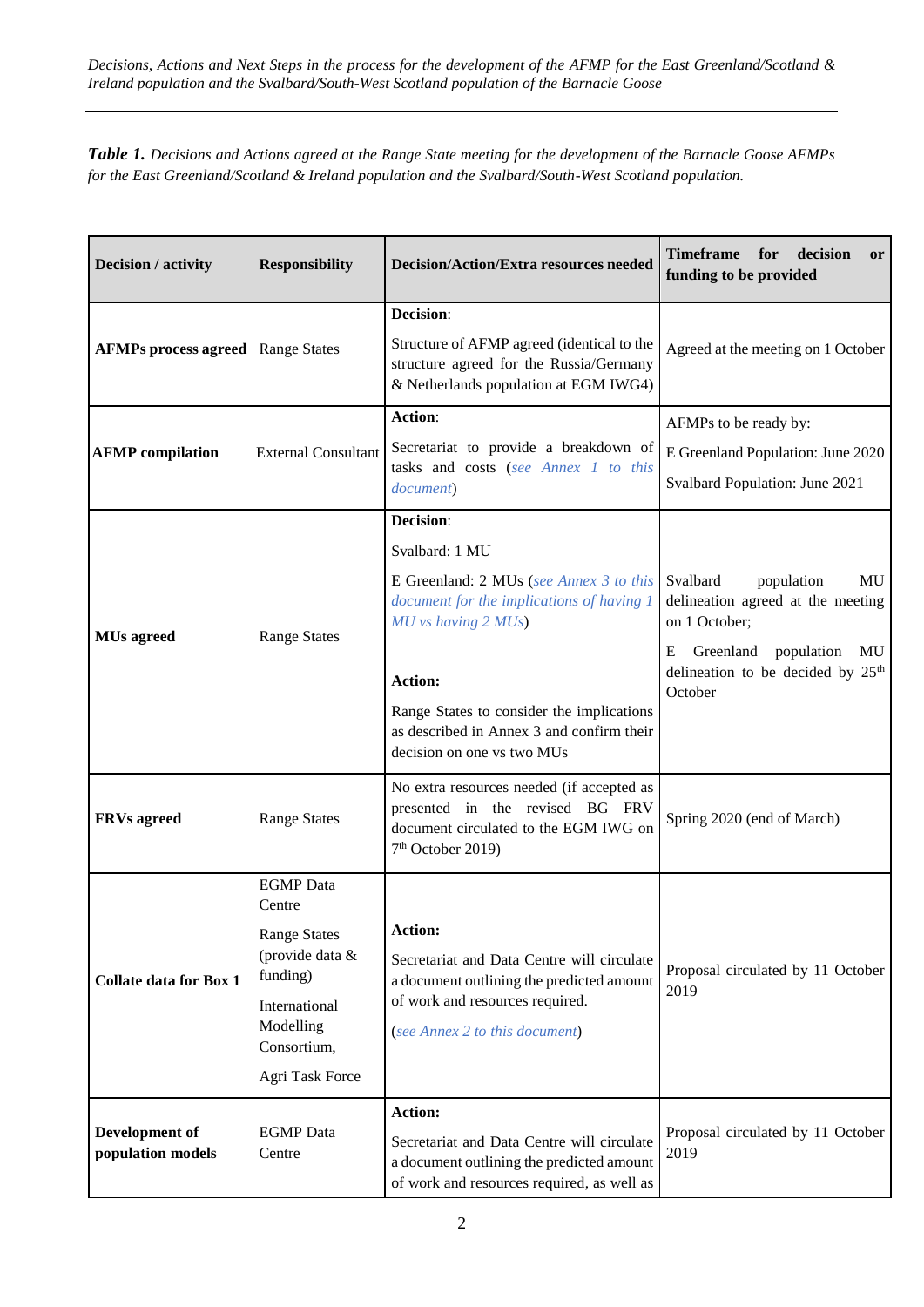|                                 | International<br>Modelling<br>Consortium                               | the expertise needed for members of the<br>Modelling Consortium.<br>(see Annex 2 to this document)                                                                                                                                                            |                                                                                                                                         |
|---------------------------------|------------------------------------------------------------------------|---------------------------------------------------------------------------------------------------------------------------------------------------------------------------------------------------------------------------------------------------------------|-----------------------------------------------------------------------------------------------------------------------------------------|
| Development of impact<br>models | <b>EGMP</b> Data<br>Centre<br>International<br>Modelling<br>Consortium | <b>Action:</b><br>Secretariat and Data Centre will circulate<br>a proposal outlining the predicted amount<br>of work and resources required, as well as<br>the expertise needed for members of the<br>Modelling Consortium.<br>(see Annex 2 to this document) | Proposal circulated by 11 October<br>2019<br>*Expertise<br>for the<br>Modelling<br>Consortium<br>will<br>circulated<br>be<br>separately |

*Table 2. Data needs for the development of the Barnacle Goose AFMPs for the East Greenland/Scotland & Ireland population and the Svalbard/South-West Scotland population).*

| <b>Purpose / activity</b>                                                          | <b>Type of data</b>                                                                                                                                               | <b>Decision/Action/Extra resources needed</b>                                                                                                                                                                                               |
|------------------------------------------------------------------------------------|-------------------------------------------------------------------------------------------------------------------------------------------------------------------|---------------------------------------------------------------------------------------------------------------------------------------------------------------------------------------------------------------------------------------------|
| Population models                                                                  | Capture-Mark-Recapture material (leg-<br>banding and metal ringing)                                                                                               | Data not essential, but good to have for survival<br>analysis and exchange                                                                                                                                                                  |
| Population models<br>and assessment of<br>impacts of<br>derogations and<br>harvest | <b>Population counts</b>                                                                                                                                          | Surveys should be aimed at 2 or 3 year<br>$\bullet$<br>intervals<br>Scottish annual counts<br>$\bullet$<br>Breeding bird counts needed in Iceland in<br>regular intervals<br>Bird ringing in Faroes and annual surveys of<br>breeding birds |
| Population models<br>and assessment of<br>impacts of<br>derogations and<br>harvest | Off-take under derogations and hunting<br>and their seasonal distribution                                                                                         | Provision of harvest and derogation information                                                                                                                                                                                             |
| Productivity                                                                       | Wing samples of breeding birds and<br>migrating birds in Iceland and Scotland<br>(Islay)<br><b>Age counts in Scotland</b>                                         | Iceland to start sampling this data<br>Scotland to provide age counts for both BG<br>$\bullet$<br>populations                                                                                                                               |
| Agricultural impact<br>assessment                                                  | Damage assessment, compensation,<br>subsidies paid, derogation off-take<br>statistics (according to the indicators<br>proposed by the Agricultural Task<br>Force) | Provide information on damage assessment in<br>Scotland<br>Iceland to develop a cost-effective assessment                                                                                                                                   |
| Air safety risk<br>assessment                                                      | <b>Bird strike statistics</b>                                                                                                                                     | Data Centre to undertake a survey                                                                                                                                                                                                           |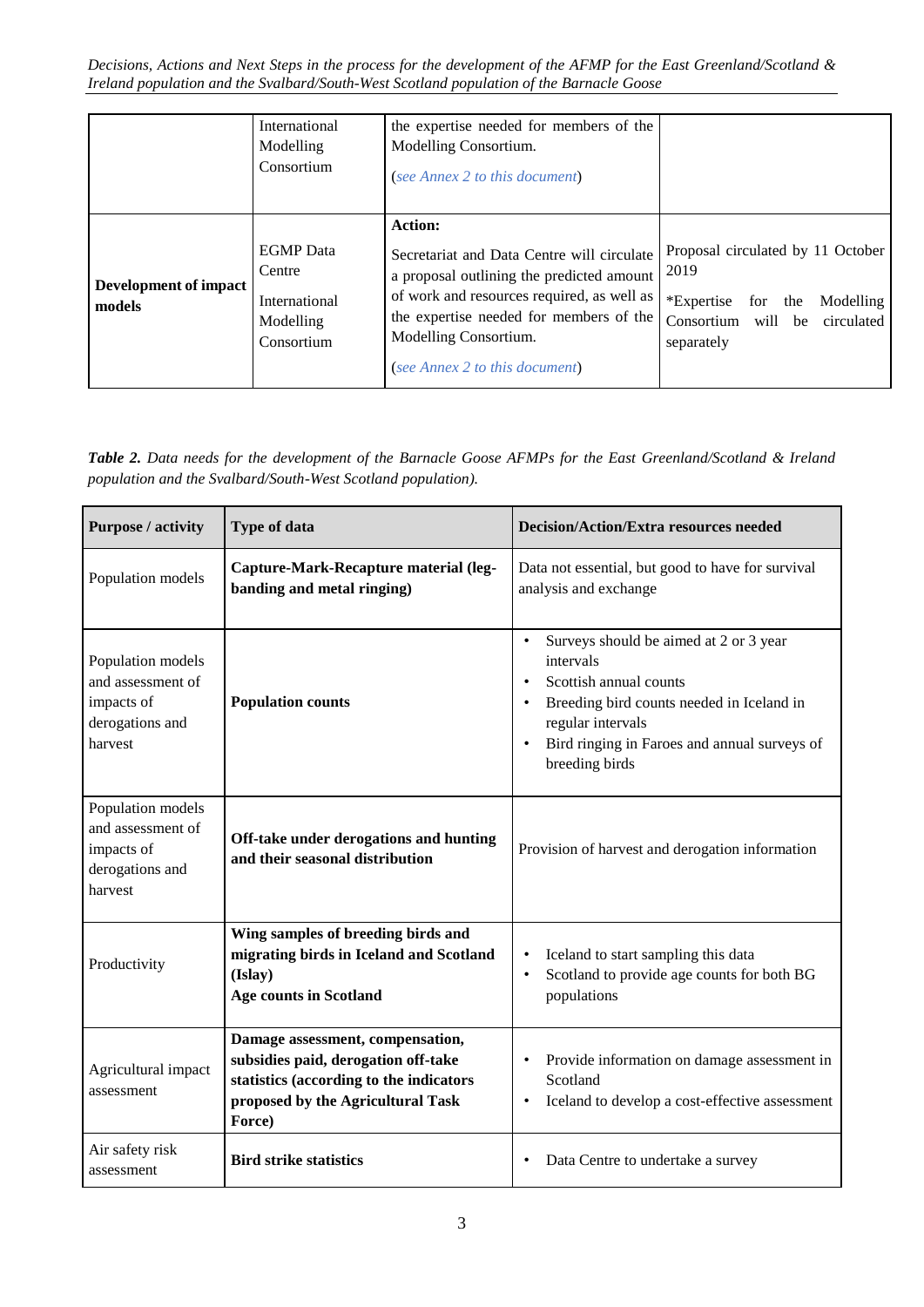| Ecosystem impact<br>assessment | <b>Measurements of tundra degradation;</b><br>effect on breeding meadow birds | Time series available from Svalbard (Ny<br>Aalesund) |
|--------------------------------|-------------------------------------------------------------------------------|------------------------------------------------------|
| Population model<br>updates    | <b>Population counts (summer)</b>                                             | Summer counts in Iceland and Faroes                  |
| Agricultural impact<br>models  | Damage assessment statistics                                                  | Pending development of impact models                 |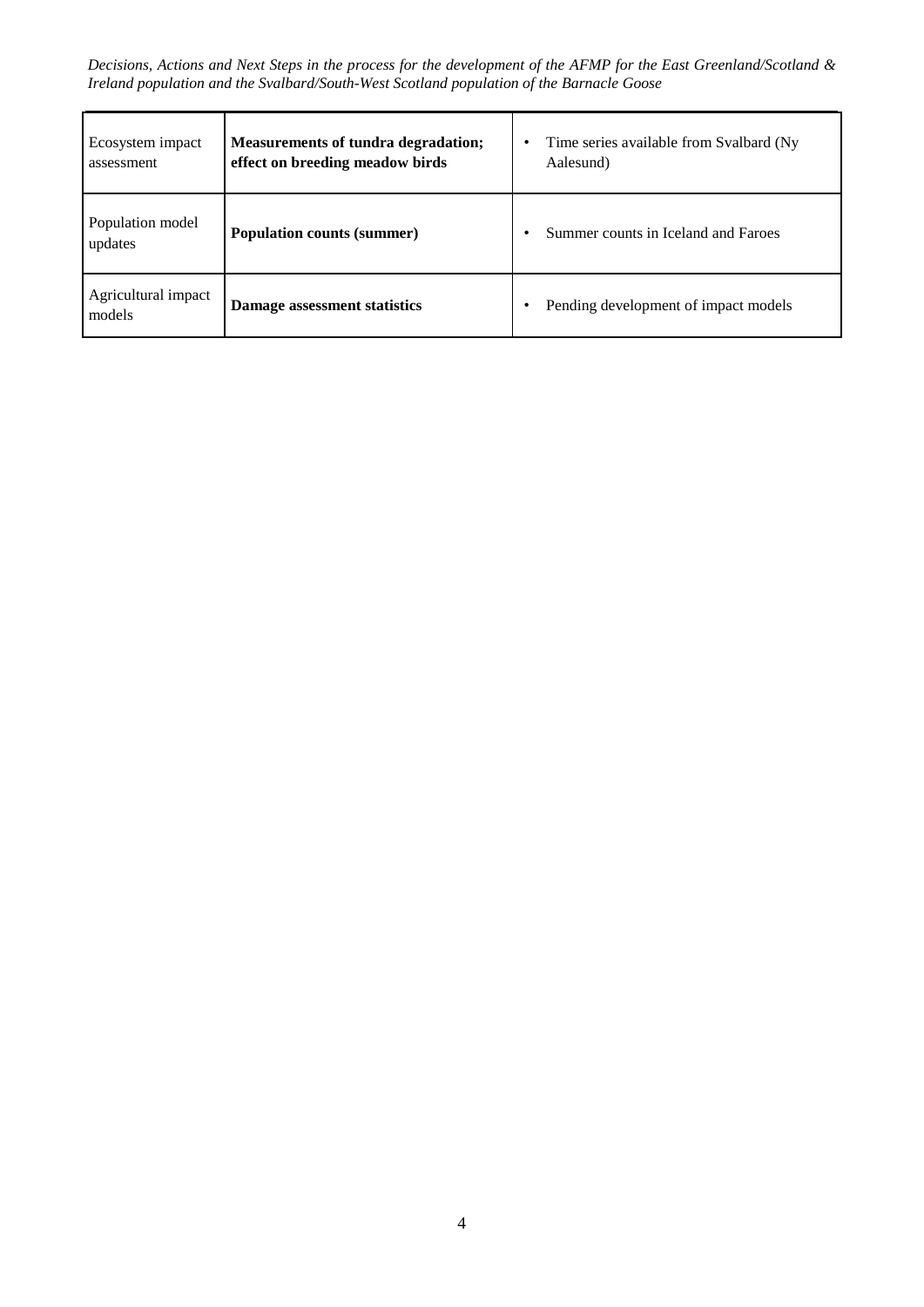## **Annex 1. Compilation of the AFMP**

Subject to resources, this task will be completed ideally by the same consultant that is compiling the AFMP for the Russia/Germany & Netherlands population of the Barnacle Goose.

The following tasks are required for the compilation of each AFMP:

| <b>Tasks for AFMP compilation</b>                               | <b>Approx.</b> working<br>hours |
|-----------------------------------------------------------------|---------------------------------|
| Compile introduction                                            | 3                               |
| Summarize FRVs                                                  | 2                               |
| Summarize cumulative impact of derogations and legal<br>hunting | $\overline{2}$                  |
| Develop monitoring indicators and programmes                    | 24                              |
| Develop protocols for the iterative phase                       | 8                               |
| Compile MU-specific workplans                                   | $\overline{\mathcal{A}}$        |
| Support Data Centre with compilation of Box 1                   | 8                               |
| Produce final draft after consultation with RS                  | 16                              |
| <b>Total hours</b>                                              | 67                              |
| Total costs incl. 13% PSC                                       | 5.785                           |
| (EUR 76, 4/h)                                                   |                                 |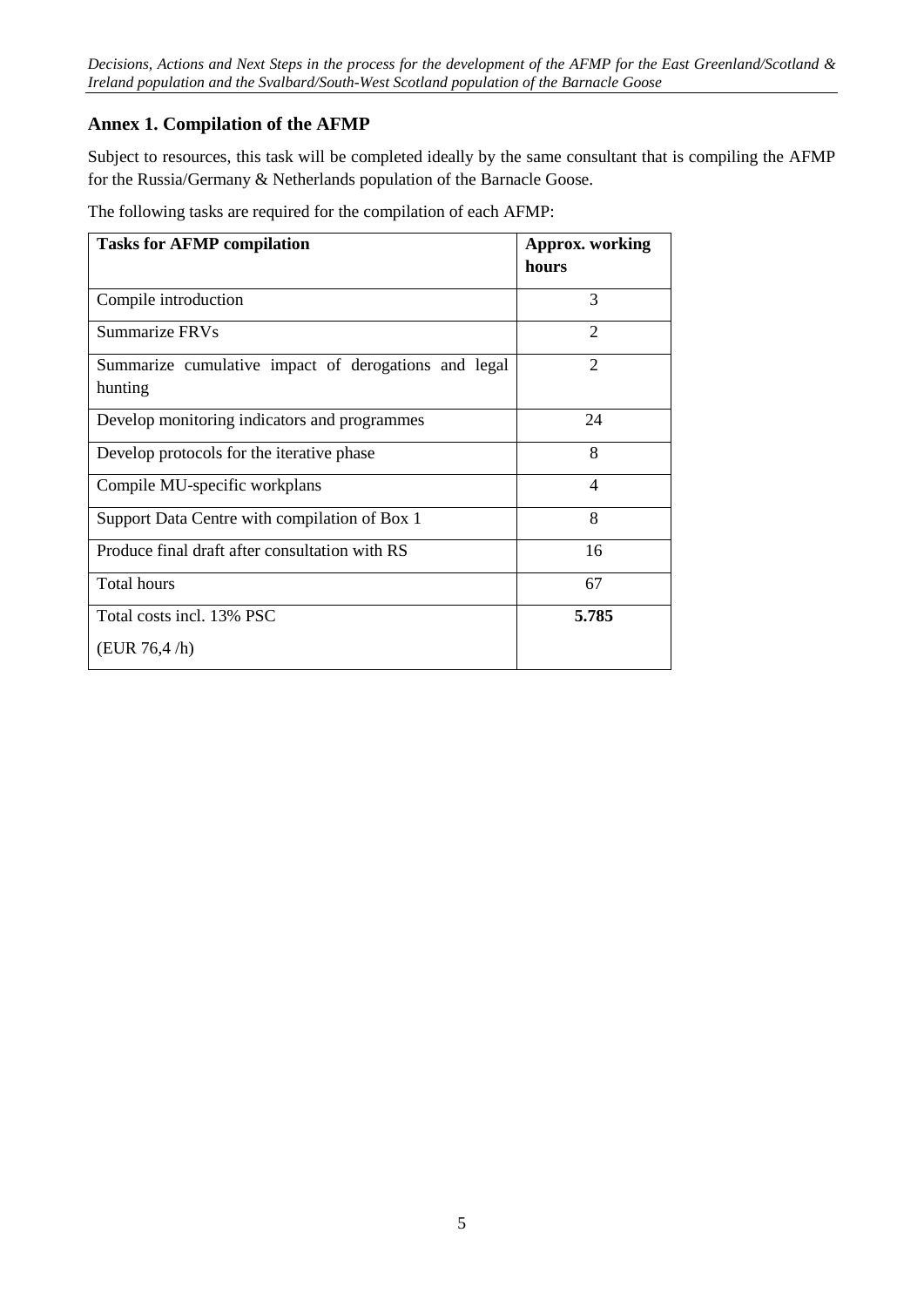**Annex 2. Breakdown of activities, costs and expertise needed for the collation of data for Box 1 and for the development of population & impact models for the East Greenland/Iceland and Svalbard populations (DC=Data Centre; MC=Modelling Consortium; RS=Range States)**

| <b>Activity</b>                                                                                                                                                      | <b>Responsibility</b> | <b>Action</b>                                                                                                                                                        | <b>Time frame</b>                                      | <b>Budget required</b>   | <b>Remarks</b>                                                                                                                                                                  |
|----------------------------------------------------------------------------------------------------------------------------------------------------------------------|-----------------------|----------------------------------------------------------------------------------------------------------------------------------------------------------------------|--------------------------------------------------------|--------------------------|---------------------------------------------------------------------------------------------------------------------------------------------------------------------------------|
| <b>Documentation Box 1 Barnacle</b><br><b>Goose ISSMP</b>                                                                                                            |                       |                                                                                                                                                                      |                                                        |                          |                                                                                                                                                                                 |
| Characterization of the spatial and<br>temporal extent and trends of damage<br>to agriculture                                                                        | $DC+RS$               | Update of survey by DC amongst RS;<br>compiled and analysed by DC                                                                                                    | Oct 2019 - Jan 2020<br>$Jan 2021$ for<br>Svalbard pop) | DC funded; RS in<br>kind |                                                                                                                                                                                 |
| Characterization of the spatial and<br>temporal extent and trends of risk to<br>flora and fauna                                                                      | $DC+RS$               | Update of survey by DC amongst RS;<br>compiled and analysed by DC                                                                                                    | Oct 2019 - Jan 2020<br>(Jan 2021 for<br>Svalbard pop)  | DC funded; RS in<br>kind |                                                                                                                                                                                 |
| Characterization of the spatial and<br>temporal extent and trends of risk to<br>air safety                                                                           | $DC+RS$               | Survey by DC amongst RS and selected<br>airports; compiled and analysed by DC                                                                                        | Nov 2019 - Mar<br>2020 (Jan 2021 for<br>Svalbard pop)  | DC funded; RS in<br>kind |                                                                                                                                                                                 |
| Description of the methods applied in<br>the past assessments for each country<br>and recommendations for the<br>development of future guidelines for<br>assessments | $DC+RS$               | Update of survey by DC amongst RS;<br>compiled and analysed by DC                                                                                                    | Oct 2019 - Jan 2020<br>$Jan 2021$ for<br>Svalbard pop) | DC funded; RS in<br>kind |                                                                                                                                                                                 |
| Description of the methods applied or<br>tested to prevent damages and to<br>reduce risks, their effectiveness and<br>sufficiency to tackle the problem              | $DC+RS$               | Update of survey by DC amongst RS;<br>compiled and analysed by DC                                                                                                    | Oct 2019 - Jan 2020<br>$Jan 2021$ for<br>Svalbard pop) | DC funded; RS in<br>kind |                                                                                                                                                                                 |
| Understanding of the link between<br>population level and damages or risk                                                                                            | $DC+MC$               | Development of predictive impact<br>models; using collated information for<br>testing; to be built on an agent-based<br>simulation system under preparation by<br>DC | Feb 2020 - Feb 2021<br>(both pops)                     | EURO 153,600             | The 153,600<br>EURO is for all<br>barnacle goose<br>pops and greylag<br>goose; a detailed<br>sub-budget for<br>the E Greenland<br>and Svalbard<br>pops needs to be<br>estimated |
| List of SPAs and other protected<br>areas designated for the Barnacle<br>Goose                                                                                       | $DC+RS$               | List compiled by DC, to be confirmed<br>by RS                                                                                                                        | Oct 2019 - Jan 2020<br>$Jan 2021$ for<br>Svalbard pop) | DC funded; RS in<br>kind |                                                                                                                                                                                 |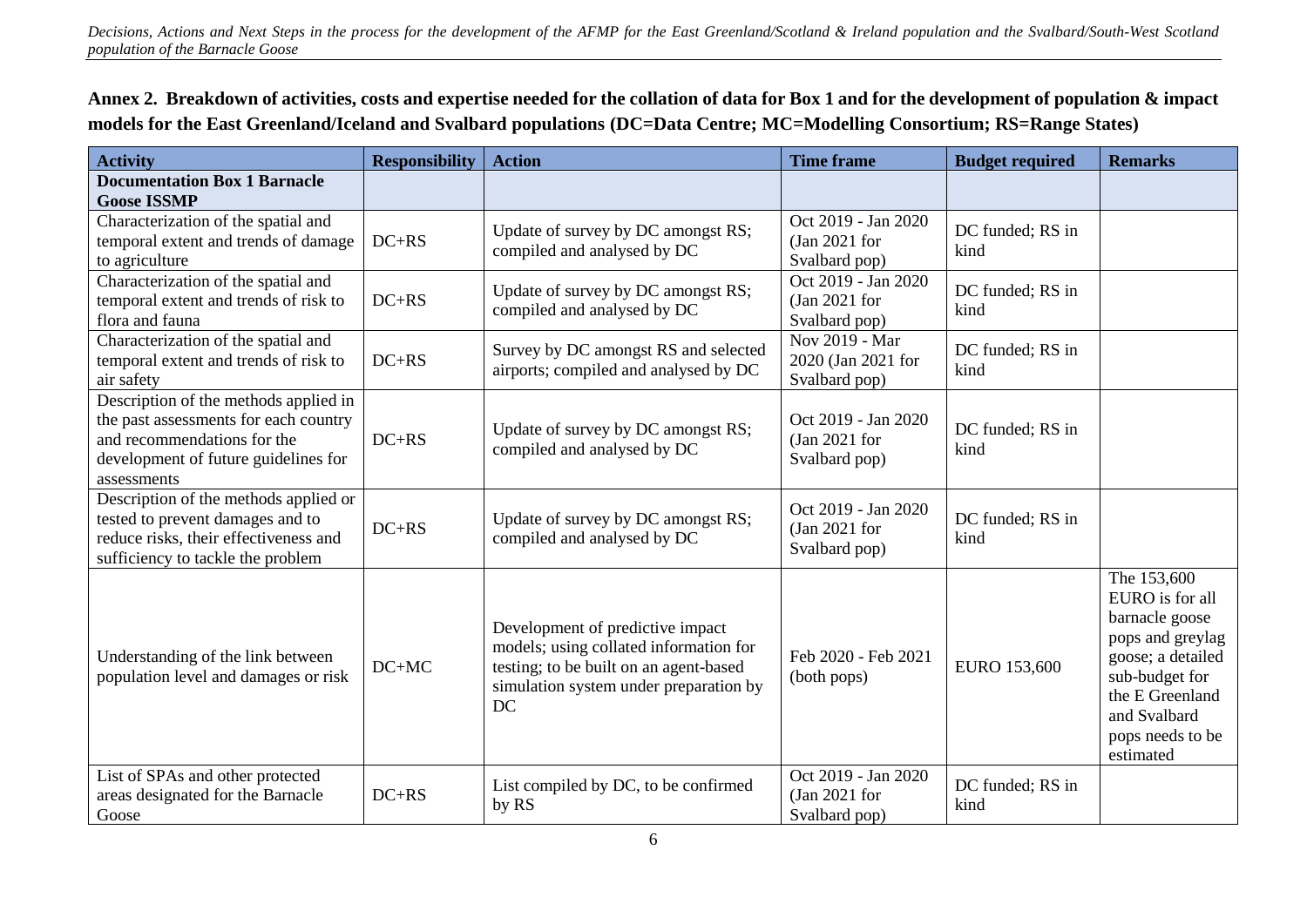| Management of the species and the<br>damage inside and outside SPAs                               | $DC+RS$ | Questionnaire by DC amongst RS;<br>compiled and analysed by DC                                                    | Oct 2019 - Jan 2020<br>$Jan 2021$ for<br>Svalbard pop) | DC funded; RS in<br>kind |                                                                                                                                                                                   |
|---------------------------------------------------------------------------------------------------|---------|-------------------------------------------------------------------------------------------------------------------|--------------------------------------------------------|--------------------------|-----------------------------------------------------------------------------------------------------------------------------------------------------------------------------------|
| Tackling damage prevention inside<br>and outside SPAs (accommodation<br>areas, derogations, etc.) | $DC+RS$ | Questionnaire from DC to RS; compiled<br>and analysed by DC                                                       | Oct 2019 - Jan 2020<br>$Jan 2021$ for<br>Svalbard pop) | DC funded; RS in<br>kind |                                                                                                                                                                                   |
| <b>Development of population models</b><br>(E Greenland and Svalbard<br>populations respectively) |         |                                                                                                                   |                                                        |                          |                                                                                                                                                                                   |
| Deciding on framework, model<br>development, compile input data,<br>testing, produce assessment   | $DC+MC$ | Expert group to be set up to develop and<br>test model for E Greenland population                                 | Nov 2019 - Apr 2020                                    | <b>EURO 20,000</b>       | The budget and<br>form of<br>cooperation<br>between the RS,<br>MC and DC will<br>be agreed once<br>data have been<br>made available<br>and model<br>framework has<br>been decided |
|                                                                                                   | $DC+MC$ | Analyse survival rates based on capture-<br>mark-resighting/recoveries                                            | Nov 2019 - Mar<br>2020 (Mar 2021 for<br>Svalbard pop)  | $\overline{\mathcal{C}}$ | Unknown if<br>analyses have<br>been made; if<br>analyses have to<br>be made from<br>scratch, it will<br>require a<br>separate budget                                              |
|                                                                                                   | $DC+RS$ | Compile existing population monitoring,<br>productivity, harvest and derogation<br>shooting information           | Nov 2019 - Jan 2020<br>$Jan 2021$ for<br>Svalbard pop) | RS in kind               |                                                                                                                                                                                   |
|                                                                                                   | $DC+MC$ | Produce first assessment of cumulative<br>impact of harvest and derogation<br>shooting for E Greenland population | Apr - Jun 2020                                         |                          |                                                                                                                                                                                   |
|                                                                                                   | $DC+MC$ | Expert group to be set up to develop and<br>test model for Svalbard population                                    | Aug 2020 - Apr 2021                                    | <b>EURO 10,000</b>       | Assuming the<br>model for the E<br>Greenland pop                                                                                                                                  |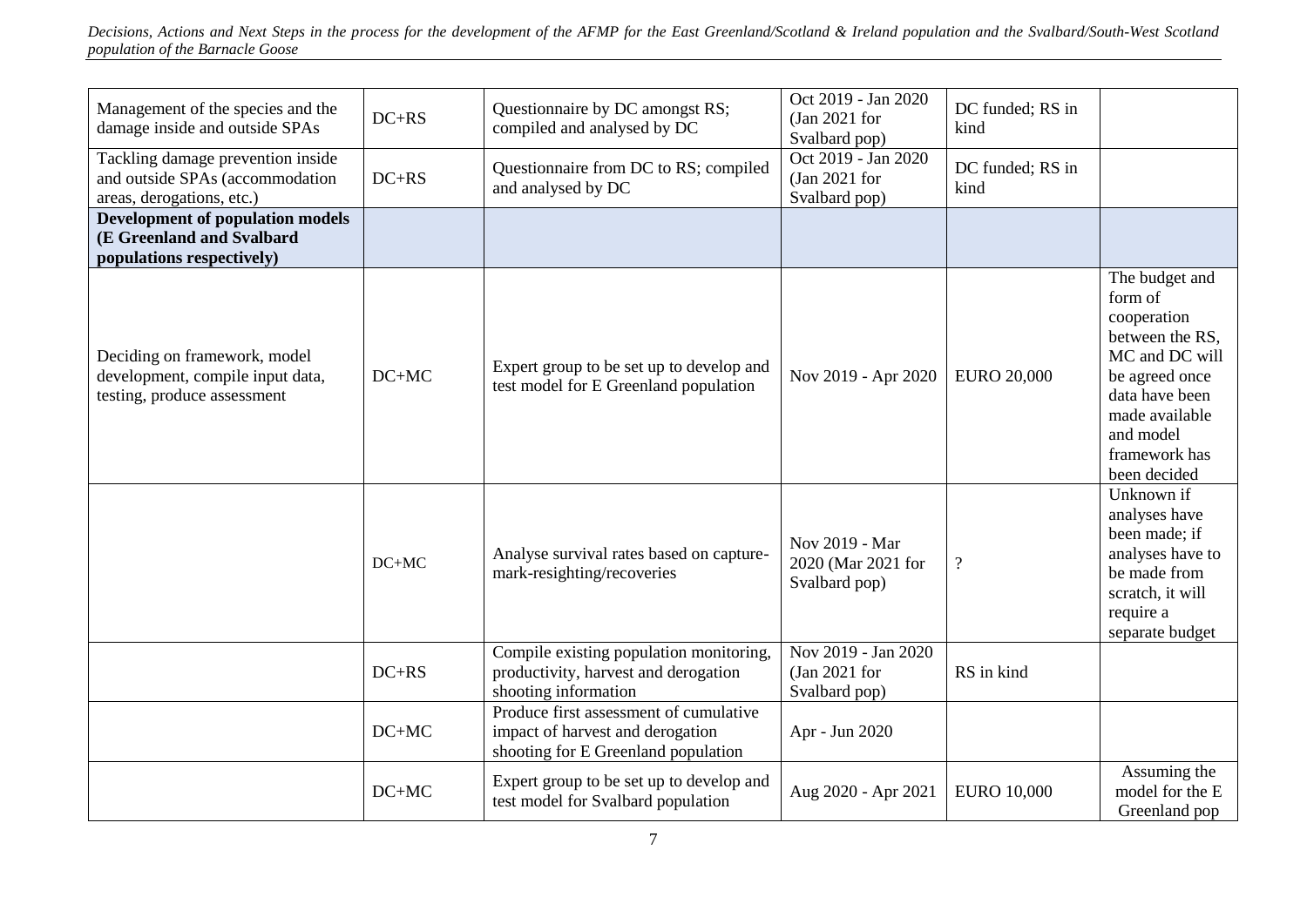|                                                                                                                        |           | Produce first model outputs for Svalbard                                                                    |                     |                   | can be used as a<br>framework, the<br>budget will be<br>lower. The final<br>budget and form<br>of cooperation<br>between the RS,<br>MC and DC will<br>be agreed once<br>data have been<br>made available<br>and model<br>framework has<br>been decided |
|------------------------------------------------------------------------------------------------------------------------|-----------|-------------------------------------------------------------------------------------------------------------|---------------------|-------------------|--------------------------------------------------------------------------------------------------------------------------------------------------------------------------------------------------------------------------------------------------------|
|                                                                                                                        | $DC+MC$   | population                                                                                                  | Apr - Jun 2020      |                   |                                                                                                                                                                                                                                                        |
| <b>Additional data needs</b>                                                                                           |           |                                                                                                             |                     |                   |                                                                                                                                                                                                                                                        |
| Complete survey of E Greenland<br>population (preferably 2-year<br>intervals): essential                               | $DC+RS$   | Fully coordinated survey in Scotland<br>and Ireland; start spring 2020                                      | Mar 2020 onwards    | Funded by RS      |                                                                                                                                                                                                                                                        |
| Assessment of damage caused by<br>Barnacle Geese to agricultural crops<br>in Iceland: essential                        | <b>RS</b> | Methodology to be discussed with DC<br>and Agricultural Task Force                                          | Jan - Mar 2020      | Funded by Iceland |                                                                                                                                                                                                                                                        |
| Wing surveys of geese shot in<br>Scotland and Iceland: high priority if<br>Icelandic management unit is<br>implemented | $RS+DC$   | Compilation of age composition with<br>seasonal breakdown of shot birds                                     | Sep 2020 - Mar 2021 | Funded by RS      |                                                                                                                                                                                                                                                        |
| Capture-mark-resighting program:<br>high priority if Icelandic<br>management unit is implemented                       | $RS+DC$   | Continuous CMR program to assess<br>distribution and vulnerability to<br>harvest/derogation of Icelandic MU | Sep 2020 onwards    | Funded by RS      |                                                                                                                                                                                                                                                        |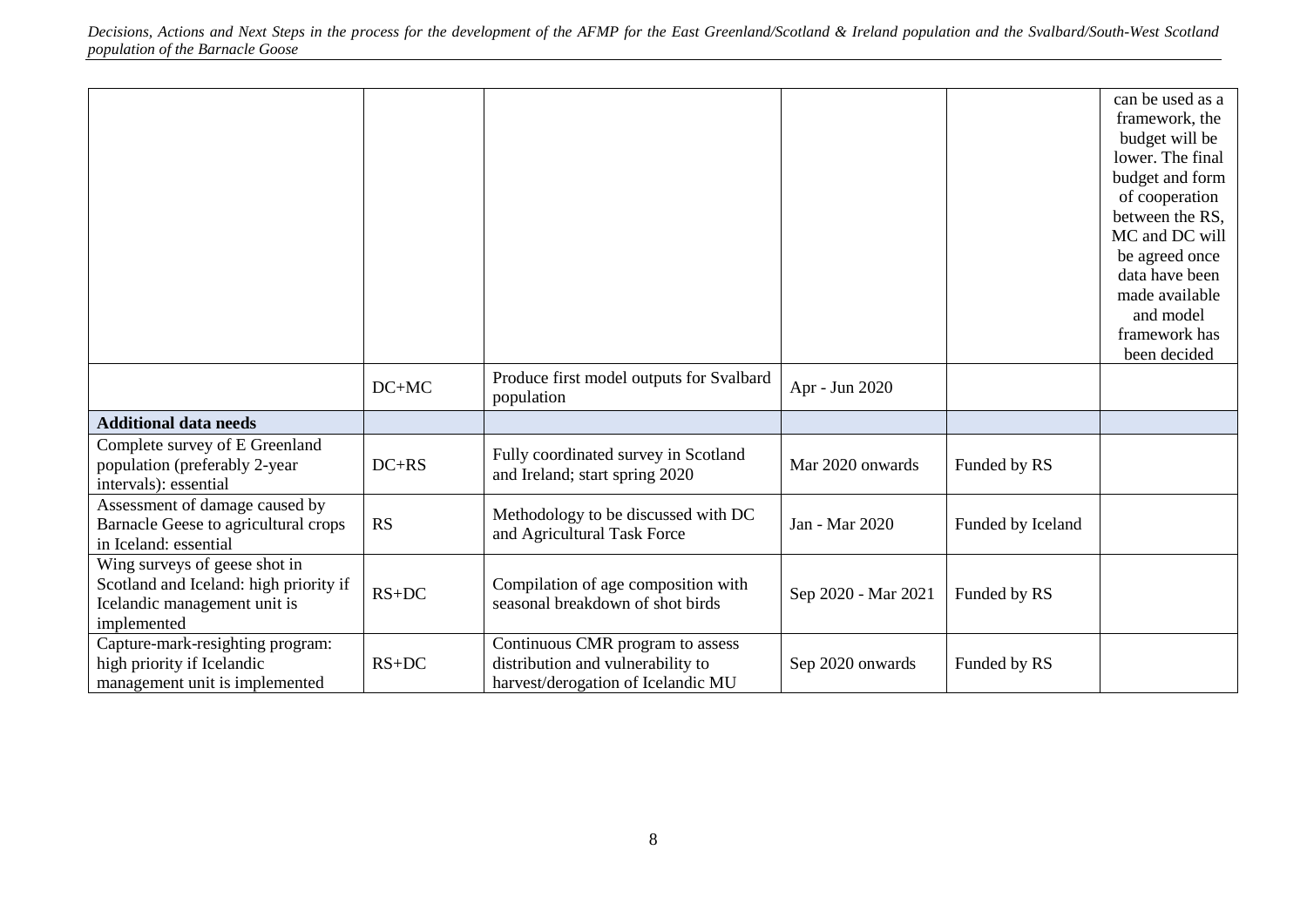## **Annex 3. Implications of delineating one vs two Management Units for the E Greenland/SW Scotland & Ireland population**

It has been suggested to define the birds breeding on Iceland as a separate Management Unit in the AFMP for the Greenland/SW Scotland & Ireland population of the Barnacle Goose.

The concept of Management Units is applied in the context of goose management planning when management objectives for different segments of a population differ, e.g. in case of the Taiga Bean Goose the Management Units are used to apply different management strategies (hunting moratorium vs open hunting season under adaptive harvest management).

In case of the Russia/Germany & Netherlands population, some birds in the Baltic and North Sea Management Units are not considered to be naturally occurring breeding species. Consequently, the provisions of the EU Birds Directive do not apply to these birds. Management objectives are generally more protection oriented towards the Arctic-breeding Management Unit, while more control oriented towards the North Sea Management Unit. In case of the Greylag Goose, the long-distance migrants are treated differently from the sedentary ones to avoid overharvesting the former one where their ranges overlap during migration and winter.

In the case of the Greenland/SW Scotland & Ireland population there is no differentiation of management objectives between birds breeding in Greenland or Iceland, hence delineating more than one Management Unit would not be justified according to the concept applied to date for goose management purposes.

### **Implications for defining Favourable Reference Values**

If two Management Units are delineated, this would have implications primarily on defining the Favourable Reference Population (FRP). Currently Favourable Reference Population values are proposed for the entire Greenland population based on the wintering numbers.

If Favourable Reference Populations are to be defined separately for the Barnacle Geese breeding on Iceland, then that should be set at a level that would qualify the Icelandic Management Unit in a state that would meet the criteria of being a viable components of its ecosystem on Iceland alone. This means that the population should be at least at the level of a long-term genetic Minimum Viable Population (MVP), which can be approximated by the effective population size of 500 mature individuals. The equivalent census population should be much larger and in case of other populations it was estimated at 1,426 individuals. This value should be upscaled by using a multiplier that would ensure that the risk that the population declines below this level in 100 years is less than 1%. This can be approximated by a count based or a demographic Population Viability Analysis. The problem is that both would require an amount of data that would not be available for such a recently established population.

An admissible alternative approach in the absence of better data could be to use the upscaled allometric MVP value of 2,500 pairs that could be equivalent to c. 7,500 individuals in the full census population.

However, it is important to note that this number represents only the upscaled MVP but not an ecologically functional population. The specific philosophical question here is what is the ecological function of a colonising species that deserve protection. The ecologically functional population should be defined based on the ecological role of the species in its ecosystem (e.g. grazing, food provision to natural predators, linking functions, etc.) and not on the basis of ecosystem services (recreation, hunting, etc.) which should be satisfied above the level of the Favourable Reference Population.